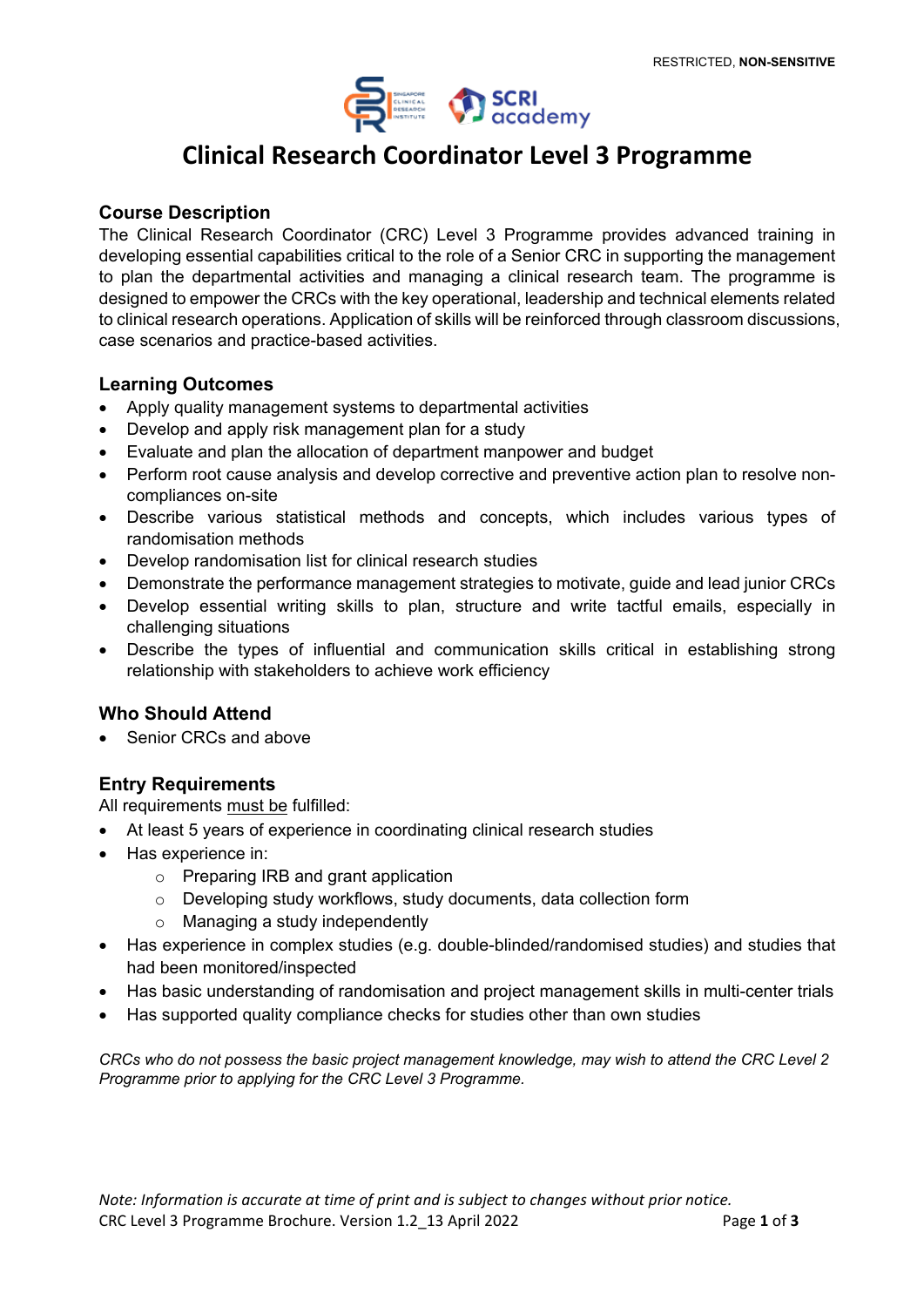## **Course Duration**

- Approximately 3 weeks / 5 days (every Thursday and/or Friday), 1pm to 6pm (Except for Day 4 which runs from 9am to 6pm)
- 1 run in a year August intake *\* Please refer to the SCRI Website for the class dates of the upcoming intake.*

# **Course Location**

The programme will be conducted either in physical or virtual classroom.

*\* Please refer to the SCRI Website for more information on the venue of the upcoming intake.*

#### **Course Outline**

| Day One   |                                                 | Day Four (full day) |                                            |
|-----------|-------------------------------------------------|---------------------|--------------------------------------------|
|           | Design and Implement Quality System in Research | ٠                   | Leadership and Coaching                    |
|           | Site Risk Management                            |                     |                                            |
|           | Departmental Resource Planning                  |                     |                                            |
| Day Two   |                                                 | Day Five            |                                            |
|           | Root Cause Analysis, and Corrective and         |                     | Advance Stakeholders Management            |
|           | <b>Preventive Action Plans</b>                  |                     | <b>Experiential Sharing &amp; Learning</b> |
|           | <b>Fundamentals of Biostatistics for CRCs</b>   |                     |                                            |
| Day Three |                                                 |                     |                                            |
|           | Application of Project Management               |                     |                                            |
|           | <b>Effective Email Writing skills</b>           |                     |                                            |

*\*Note that the course outline may be subjected to changes without prior notice.*

# **Technical Requirements**

*This is only applicable if the programme is conducted virtually.*

It is mandatory to fulfil **ALL** the following minimum technical requirements:

- 1. Use of PC or Laptop to access the Zoom virtual class for better learning experience as you need to refer to the training handouts while attending the class.
- 2. Stable internet connection (3G or 4G/LTE), with minimum bandwidth of 600kbps is recommended. You can check your Internet bandwidth using [www.speedtest.net](http://www.speedtest.net/) or [http://bandwidthplace.com/.](http://bandwidthplace.com/)
- 3. Supported browser versions:
	- Windows: IE11+, Edge 12+, Firefox 27+, Chrome30+
	- Mac: Safari 7+, Firefox 27+, Chrome30+
	- Linux: Firefox 27+, Chrome 30+
- 4. Headphone (preferred) or speaker to listen in (built-in / USB plug-in / wireless Bluetooth)
- 5. Microphone for class discussion (built-in / USB plug-in / wireless Bluetooth)
- 6. Webcam (built-in / USB plug-in). It is compulsory to turn on the camera for the duration of the Zoom virtual class for attendance authentication.

## **Registration Period**

August Intake: 14 April to 1 June